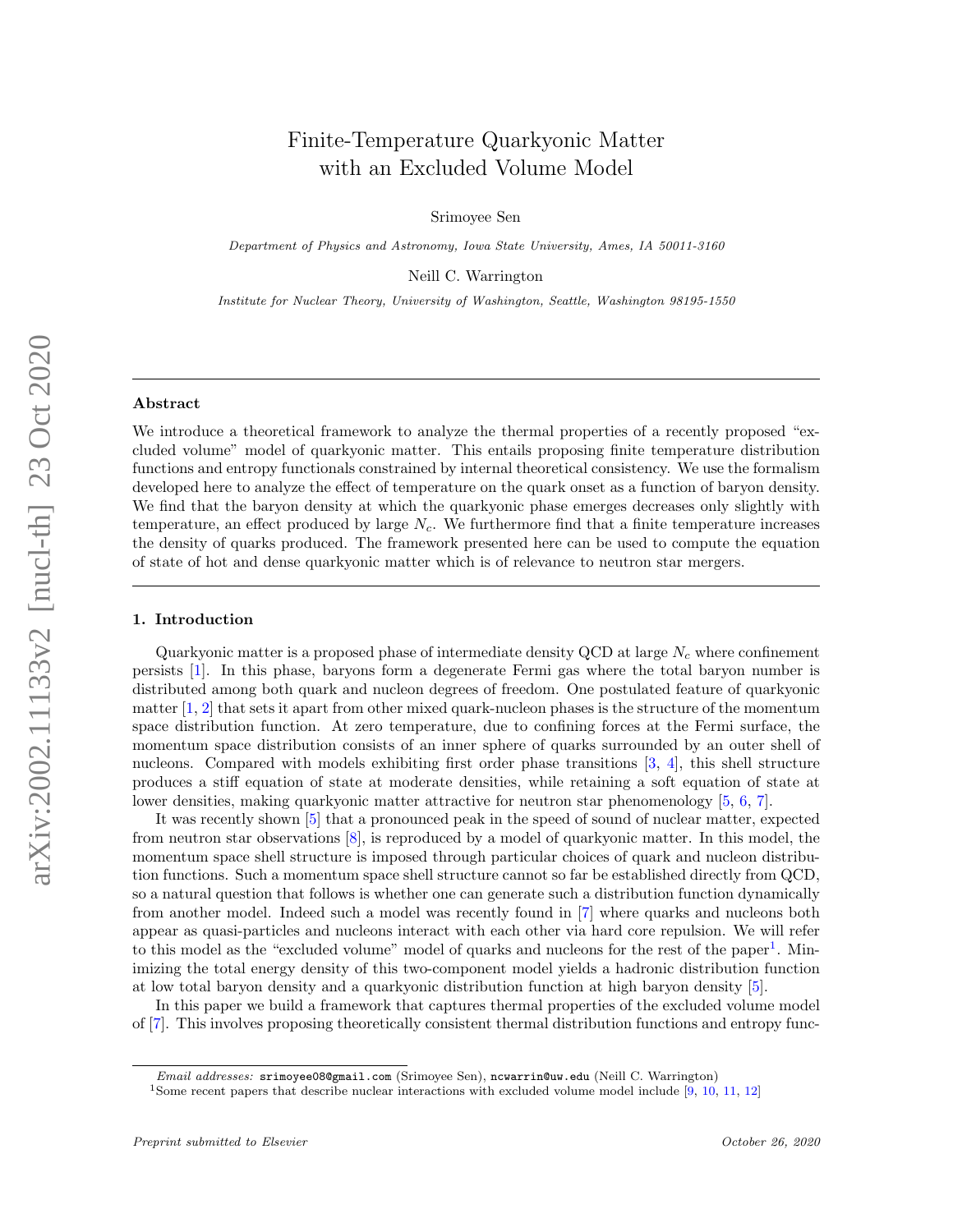tionals which generate expected behaviors of quarkyonic matter at finite temperature. By theoretically consistent we mean that the finite temperature thermodynamics produced by the framework here has the correct limiting behavior, e.g. converging exactly to the thermodynamics of Fermi sphere of all nucleon and all quark Fermi configurations. Note that the excluded volume model proposed in [\[7\]](#page-11-6), and extended here, deliberately excludes detailed nuclear interactions beyond the hard-core repulsion of the excluded volume. This is because such details are not central to the framework being explored in this paper, and only serve as a distraction. Operating under these assumptions, our purpose is to analyze the effect of temperature. It is important to remember that the excluded volume model considered in this paper employs massive quarks, and, in its current state, cannot capture the detailed patterns of chiral symmetry restoration and di-quark condensation predicted in Ginzburg-Landau free-energy calculations of high density QCD in the chiral limit [\[13\]](#page-12-3).

A primary motivation of our analysis is probing the existence of quark matter through binary neutron star mergers [\[14\]](#page-12-4). Recently it has become evident that information about the phase of matter present may be contained in the post-merger signal [\[15,](#page-12-5) [3\]](#page-11-2), and some questions which may be addressed are: whether neutron stars have deconfined quark matter in their cores [\[14\]](#page-12-4), and whether there is a phase transition between hadronic and quark degrees of freedom [\[16\]](#page-12-6). Reaching temperatures on the order of 50 MeV [\[17\]](#page-12-7), however, neutron star mergers present new theoretical challenges. Most abinitio methods in nuclear physics are designed for zero temperature systems [\[18,](#page-12-8) [19,](#page-12-9) [20\]](#page-12-10), and analyzing mergers with lattice QCD is currently not practical due to the sign problem [\[21\]](#page-12-11). In absence of an exact method, few model calculations of finite temperature dense matter have been performed [\[16\]](#page-12-6). The primary goal of this paper, therefore, is to contribute to these few studies by extending the excluded volume model of quarkyonic matter model to finite temperatures. In order to demonstrate the utility of the framework proposed here, we compute within this model, the effect of a finite temperature on the quark-onset density i.e. the baryon density at which a purely nucleonic distribution function gives way to a quarkyonic distribution function. We find that the effect of raising the temperature, though small, is to favor quark production.

This paper is organized as follows. In Sec. [2](#page-1-0) we will define the excluded volume model at zerotemperature. In Sec. [3](#page-5-0) we extend the model to finite temperature and in Sec. [4](#page-6-0) we present our findings. Finally, we conclude in Sec. [5.](#page-10-0)

#### <span id="page-1-0"></span>2. Excluded Volume Model at  $T = 0$

In this section we review the zero temperature  $(T = 0)$  excluded volume model proposed in [\[7\]](#page-11-6). In particular, we explain how the distribution function of baryons evolves from purely nucleonic to quarkyonic as the baryon density is increased. For simplicity, throughout this paper we will consider isospin symmetric matter.

The central idea of quarkyonic matter is that confinement persists even at high baryon density [\[1\]](#page-11-0). Due to confining forces, quarks near the edge of the Fermi sea bind together to produce nucleons, while quarks deep within the Fermi sea, being Pauli blocked, do not. These considerations lead to a momentum space "shell structure", depicted in Fig. [1,](#page-2-0) where high density matter is supposed to be a Fermi sphere of free quarks surrounded by a Fermi shell of nucleons.

While the existence of quarkyonic matter cannot currently be deduced from first principle calculations in QCD, the excluded volume model of [\[7\]](#page-11-6) generates the shell structure dynamically at zero temperature. The excluded volume model includes both nucleons and quarks as degrees of freedom, with quarks treated as free particles and nucleons interacting via hard-core repulsion. The hard-core repulsion is modeled by assigning each nucleon a volume  $v_0$ , so that N nucleons in volume of V can only access a volume of  $V - Nv_0$ . This implementation of repulsive forces is perhaps crude, however such forces do exist, as can be deduced from partial wave analyses [\[22\]](#page-12-12) and chiral effective field theory [\[23\]](#page-12-13). In addition to producing the shell structure, the excluded volume theory predicts sensible low and high density limits: at low baryon density one obtains a dilute gas of nucleons, and at high density a dense gas of quarks.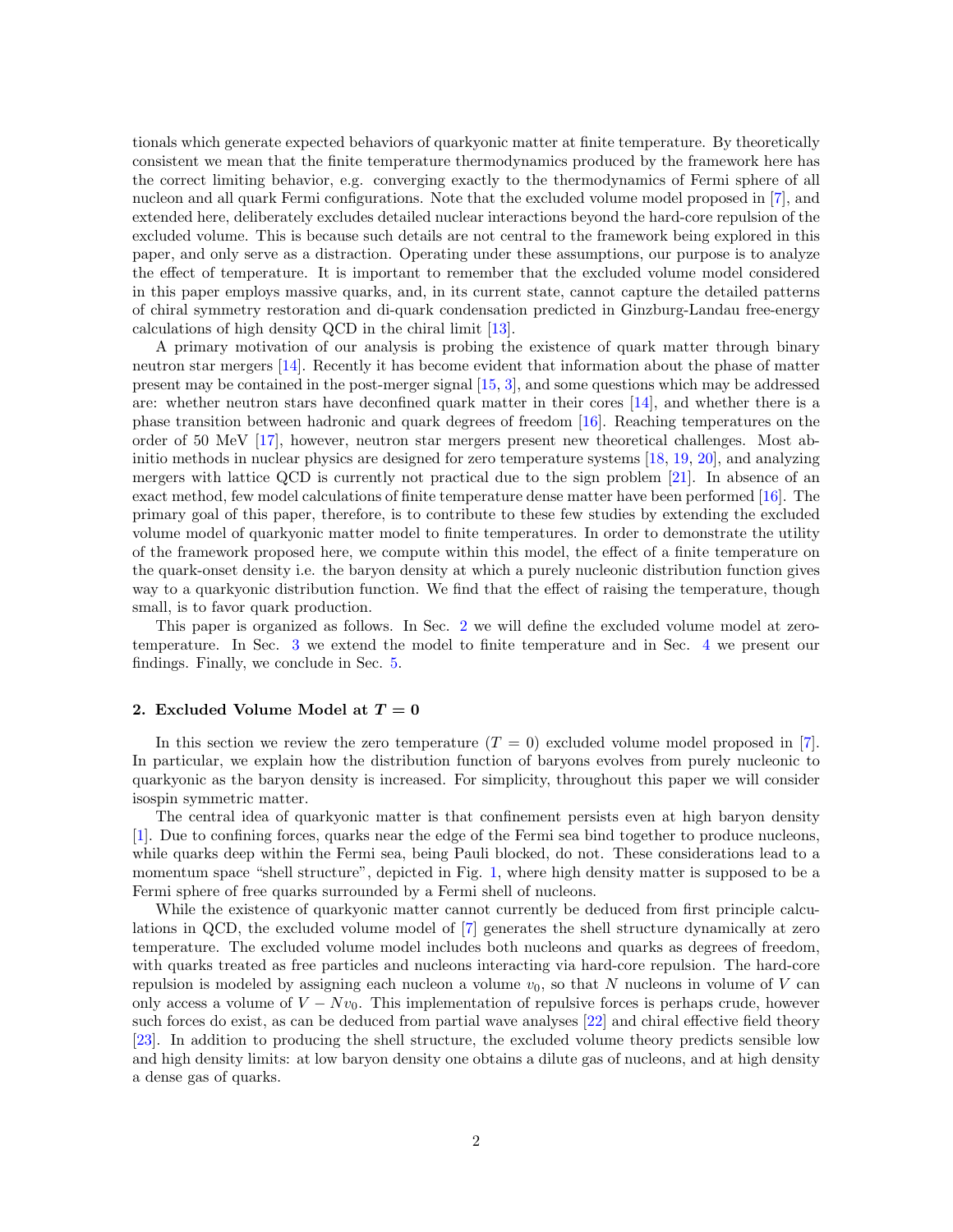<span id="page-2-0"></span>

Figure 1: Here we depict two-dimensional projections of the momentum space shell structure of quarkyonic matter at a variety of total baryon number densities, increasing from left to right. At low density, the system is composed entirely of nucleons, resulting in a momentum space distribution which is all "shell", with radius  $\delta h$ . Increasing the density, an inner Fermi surface of quarks with radius  $h$  is produced. The inner Fermi sphere grows with density, leading eventually to a thin shell of nucleons in momentum space.

To implement the model, note that both quarks and nucleons contribute to the total baryon number density:

$$
n_{tot} = n_N + n_Q \tag{1}
$$

Here  $n_{tot}$  is the total baryon number density, and  $n_N$  and  $n_Q$  are the baryon number density in nucleons and quarks, respectively <sup>[2](#page-2-1)</sup>. Related to  $n<sub>N</sub>$  and  $n<sub>Q</sub>$  are the energy density in nucleons and quarks,  $\epsilon_N$  and  $\epsilon_Q$ . According to the laws of thermodynamics [\[24\]](#page-13-0), at zero temperature the equilibrium configuration is obtained by minimizing the total energy density

<span id="page-2-2"></span>
$$
\epsilon_{\rm tot} = \epsilon_N + \epsilon_Q \tag{2}
$$

at fixed total baryon density. The equilibrium configuration of the system is fully specified through this minimization procedure when  $\epsilon_N (n_N)$  and  $\epsilon_Q (n_Q)$  are supplied. In the excluded volume model, these dependencies are supplied through intermediary quantities, namely the distribution functions of quarks and nucleons, which we denote as  $f_Q(k)$  and  $f_N(k)$ , and take to be:

$$
f_Q(k) = \theta(h/N_c - \epsilon_Q(k))
$$
  
\n
$$
f_N(k) = \theta(h + \delta h - \epsilon_N(k))\theta(\epsilon_N(k) - h)
$$
 (3)

These definitions implement a Fermi sphere of quarks surrounded by a shell of nucleons. The baryon density in quarks  $n_Q$  and the baryon density in nucleons  $n_N$  are defined as the following functionals of  $f_Q$  and  $f_N$  [\[7\]](#page-11-6):

<span id="page-2-3"></span>
$$
n_Q = N_f(2s+1) \int \frac{d^3k}{(2\pi)^3} f_Q(k)
$$

$$
\frac{n_N}{1 - n_N/n_0} = N_f(2s+1) \int \frac{d^3k}{(2\pi)^3} f_N(k) , \qquad (4)
$$

<span id="page-2-1"></span><sup>&</sup>lt;sup>2</sup>Note that the baryon number of a single quark is  $1/N_c$  and that there are  $N_c$  species of quarks in our theory. These facts lead to non-trivial cancellations in the thermodynamic functionals.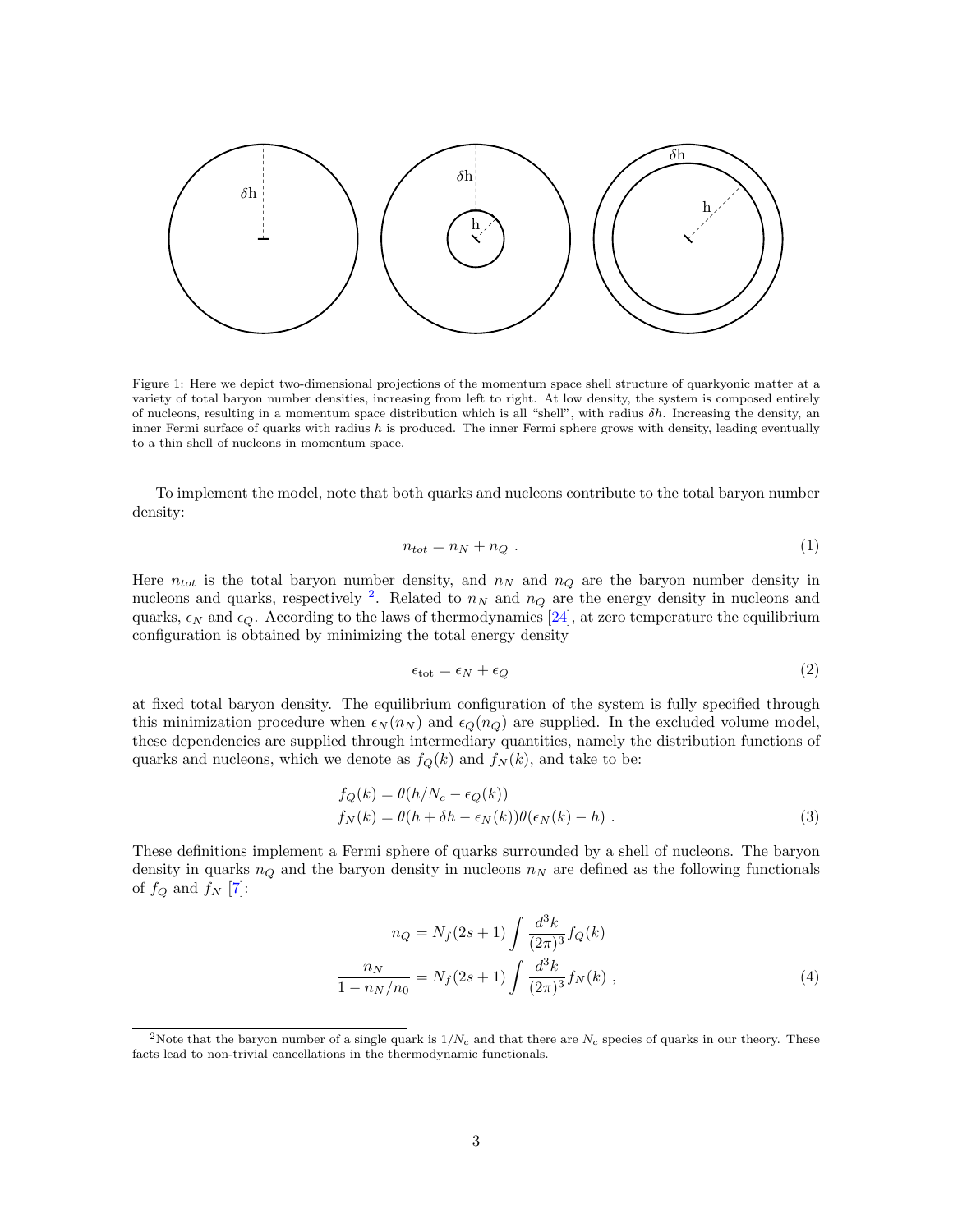<span id="page-3-1"></span>

Figure 2: Here we schematically depict the energy minimization procedure. The horizontal axis is the fraction of baryon density in quarks, and the vertical axes is the total energy density for a given quark fraction. The width of the shell varies as the quark fraction is varied. The system's equilibrium state is that which minimizes the total energy density.

as are the energy densities:

$$
\epsilon_Q = N_c N_f (2s+1) \int \frac{d^3k}{(2\pi)^3} f_Q(k) \epsilon_Q(k)
$$

$$
\frac{\epsilon_N}{1 - n_N/n_0} = N_f (2s+1) \int \frac{d^3k}{(2\pi)^3} f_N(k) \epsilon_N(k) . \tag{5}
$$

Here  $\epsilon_Q(k)$  and  $\epsilon_N(k)$  are free quark and nucleon dispersion relations,  $n_0 \equiv v_0^{-1}$  is the hard-core density,  $N_f = 2$  and  $s = 1/2$  is the spin of a quark or nucleon. We neglect throughout this paper anti-particle contributions to all thermodynamic quantities, as they are suppressed by powers of the vanishingly small quantity  $e^{-2M/T}$ , when  $T \simeq 50$  MeV. The distribution functions Eq. [\(3\)](#page-2-2), as well as the thermodynamic functionals Eq. [\(4\)](#page-2-3), Eq. [\(5\)](#page-3-0) define the  $T = 0$  excluded volume model.

For intuition of how the model might capture the properties of high density matter, note that baryon number can be stored either in quark degrees of freedom or nucleon degrees of freedom. No particular configuration is enforced, and which degrees of freedom are actually present in equilibrium at a given density is determined by the energy cost. This is depicted schematically in Fig. [2.](#page-3-1)

We now demonstrate that the excluded volume theory generates quarkyonic matter. To proceed, we must specify the dispersion relations of the quarks and nucleons. Throughout this paper we employ non-relativistic dispersion relations:

<span id="page-3-0"></span>
$$
\epsilon_Q(k) = m + \frac{k^2}{2m} \n\epsilon_N(k) = M + \frac{k^2}{2M},
$$
\n(6)

where M is the nucleon mass and m is the quark mass with  $m \equiv M/N_c$ . These dispersion relations reasonably well-approximate the relativistic dispersion relations of free quarks and nucleons at the densities found in neutron stars and neutron star mergers, where the density spans the range  $0 \leq$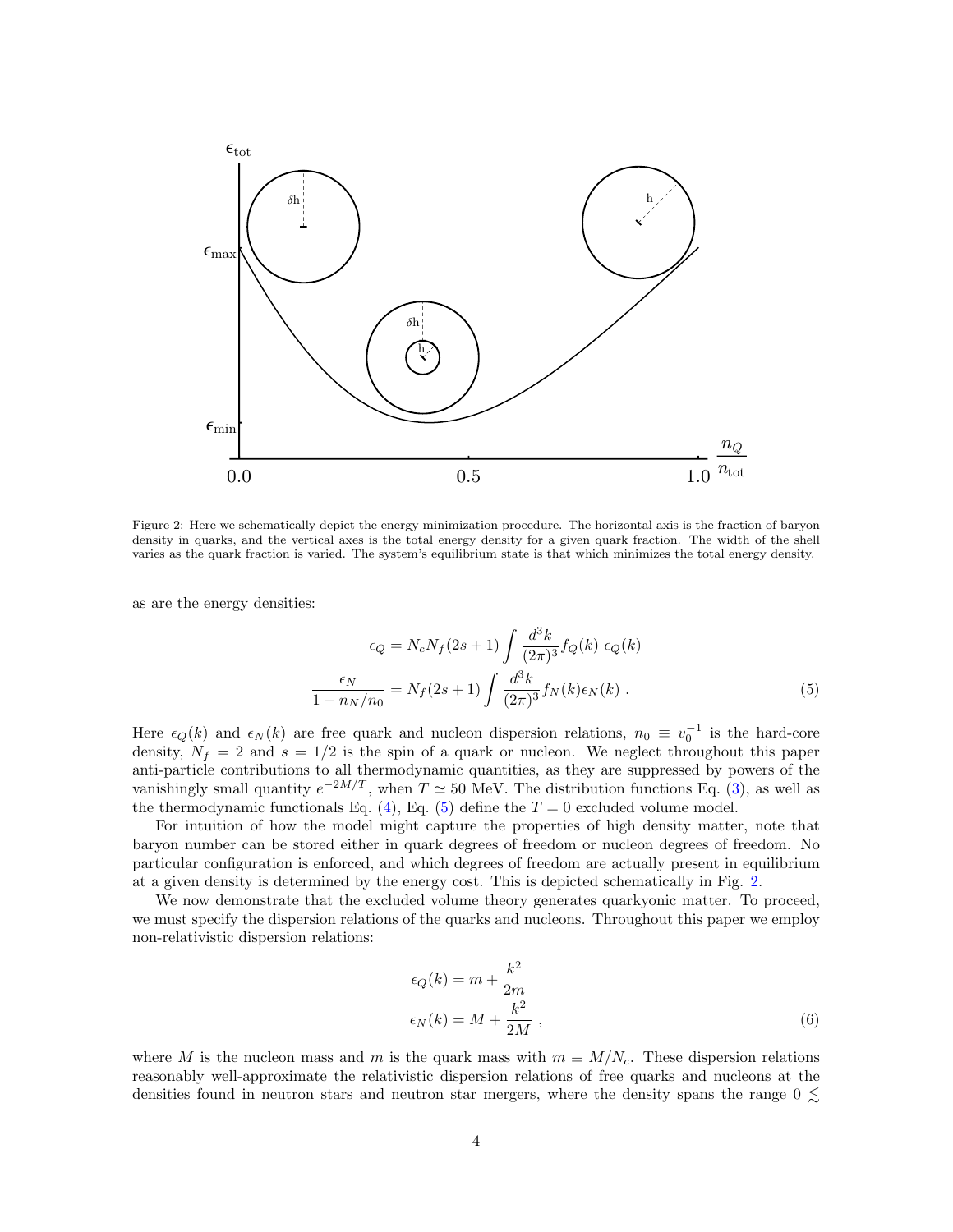<span id="page-4-1"></span>

Figure 3: Here we plot the equilibrium quark fraction  $n_Q/n_{tot}$  as a function of total baryon density. At low density, only nucleons are found in the system while at high densities quarks begin to be produced.

 $n/n_{sat} \lesssim 5$  [\[17,](#page-12-7) [25\]](#page-13-1)<sup>[3](#page-4-0)</sup>. Throughout we define  $n_{sat} \equiv 0.16$  fm<sup>-3</sup> to be nuclear saturation density. With these specifications,

$$
n_Q = N_f(2s+1) \int_0^{\sqrt{2m(h/N_c-m)}} \frac{d^3k}{(2\pi)^3}
$$

$$
\frac{n_N}{1 - n_N/n_0} = N_f(2s+1) \int_{\sqrt{2M(h-M)}}^{\sqrt{2M(h+\delta h-M)}} \frac{d^3k}{(2\pi)^3},
$$
(7)

and

$$
\epsilon_Q = N_f (2s+1) \int_0^{\sqrt{2m(h/N_c-m)}} \frac{d^3k}{(2\pi)^3} \left(m + \frac{k^2}{2m}\right)
$$

$$
\frac{\epsilon_N}{1 - n_N/n_0} = N_f (2s+1) \int_{\sqrt{2M(h-M)}}^{\sqrt{2M(h+\delta h-M)}} \frac{d^3k}{(2\pi)^3} \left(M + \frac{k^2}{2M}\right).
$$
(8)

The total energy density is then given by

$$
\epsilon_{tot} - Mn_{tot} = N_f(2s+1) \left[ \int_0^{\sqrt{2m(\mu/N_c - m)}} \frac{d^3k}{(2\pi)^3} \frac{k^2}{2m} + (1 - n_N/n_0) \int_{\sqrt{2M(\mu - M)}}^{\sqrt{2M(\mu + \delta \mu - M)}} \frac{d^3k}{(2\pi)^3} \frac{k^2}{2M} \right].
$$
\n(9)

The  $Mn_{tot}$  term is produced by the combined contributions of the rest mass energy from quarks and nucleons, and does not affect a minimization at fixed  $n_{tot}$ . We therefore drop the rest mass contribution in all subsequent calculations. It is straightforward to numerically compute the integrals above, then minimize the total energy at fixed  $n_{tot}$ . Following this procedure with the hard core density to be  $n_0 = 2.5n_{sat}$  results in Fig. [3.](#page-4-1) Here it is seen that the excluded volume model dynamically produces quarkyonic matter: at low density the system is composed of only nucleons, but around the hard-core density quarks begin to be dynamically produced.

<span id="page-4-0"></span><sup>3</sup>We have used both relativistic and non-relativistic dispersion relations in our numerical calculations and find nearly identical results under the thermodynamic conditions analyzed here.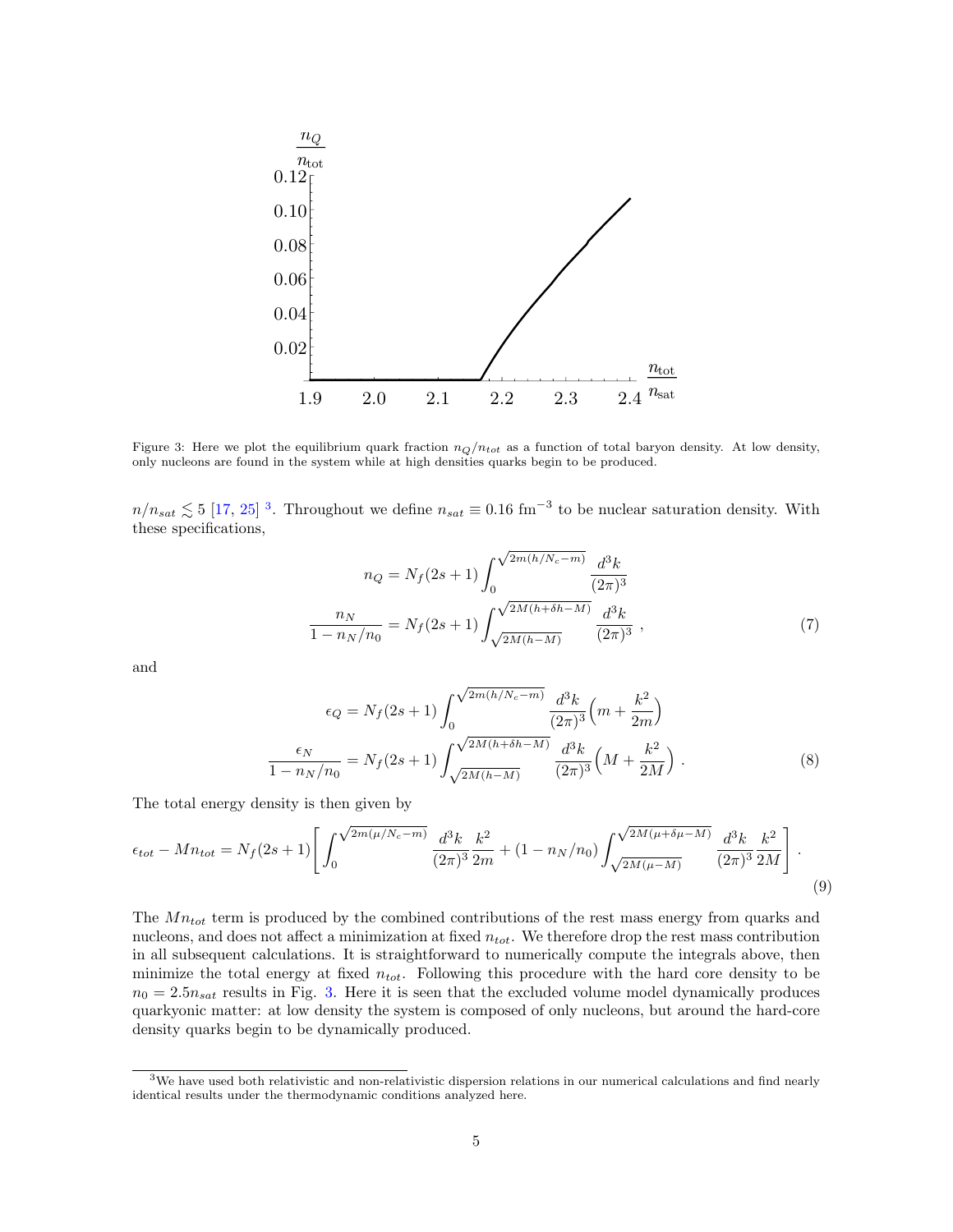Due to the presence of the two Fermi surfaces, however, seeing this behavior analytically is complicated. To understand the quark onset behavior, it is useful to look at two limiting cases: all nucleons or all quarks. In either of these cases, the two Fermi surfaces collapse to one, simplifying expressions. For a given total baryon density  $n_{tot}$ , the energy of an all quark configuration is

$$
\epsilon_Q = \frac{1}{5\pi^2 M} N_c^2 \left(\frac{3\pi^2 n_{tot}}{2}\right)^{5/3}.
$$
\n(10)

while the energy of an all nucleon configuration is

$$
\epsilon_N = \frac{1}{5\pi^2 M} \left(\frac{3\pi^2 n_{tot}}{2}\right)^{5/3} \frac{1}{\left(1 - n_{tot}/n_0\right)^{2/3}}.\tag{11}
$$

These are qualitatively different behaviors, and account for the general features of Fig. [3.](#page-4-1) At low density, when  $n_{tot} \ll n_0$ , the energy required to produce quarks is roughly  $N_c^2$  times the energy needed to produce baryons. This is why at low densities the equilibrium configuration consists of all nucleons. However, the energy required to produce nucleons increases with density due to the repulsive interactions, and when

$$
(1 - n_{tot}/n_0)^{2/3} \sim N_c^2 \tag{12}
$$

nucleons become more difficult to produce than quarks. At this point, the density of nucleons saturate, while quarks are produced in ever greater amount.

#### <span id="page-5-0"></span>3. Excluded Volume quarkyonic matter at finite temperature

We now introduce a framework for describing quarkyonic matter at finite temperature. In order to capture thermal effects we have to first remember that the quarkyonic distribution function is designed to minimize the effects of thermal fluctuations on the quarks. The motivation behind this is that the lowest energy degrees of freedom for a degenerate Fermi gas lie at the Fermi surface and such degrees of freedom for the quakryonic phase are nucleons by construction. Any thermal distribution function for the quarkyonic matter has to be consistent with this feature. This requirement, combined with a smooth thermal smearing of the nucleon and the quark degrees of freedom, leads us to propose the following distribution functions for quarks and nucleons  $f_Q$  and  $f_N$  respectively:

$$
f_Q(k) = g(\epsilon_Q(k), \frac{h + \delta h}{N_c}) \theta(h/N_c - \epsilon_Q(k))
$$
  

$$
f_N(k) = g(\epsilon_N(k), h + \delta h) \theta(\epsilon_N(k) - h)
$$
 (13)

where  $g$  is the Fermi-Dirac distribution

<span id="page-5-1"></span>
$$
g(\epsilon,\mu) = \frac{1}{e^{\beta(\epsilon-\mu)}+1} \;, \tag{14}
$$

and  $\beta = T^{-1}$ . These distribution functions are plotted in Fig. [4](#page-6-1) for a visual aid. The density and energy density functionals are still taken to be Eq.  $(4)$  and Eq.  $(5)$ , but are now computed with the distribution functions Eq. [\(13\)](#page-5-1).

This choice of  $f_Q$  and  $f_N$ , with a common envelope g, implements both the shell structure (through the  $\theta$  functions) and the observation that there is just one underlying distribution function in quarkyonic matter. Since there is just one outermost Fermi surface, heating the system by a small amount should result in a deformation only at this edge (at  $h + \delta h$ ). One feature which is evident from Fig. [4](#page-6-1) is that nucleons are affected by temperature before quarks. In the following section we will see this feature produces particular dynamics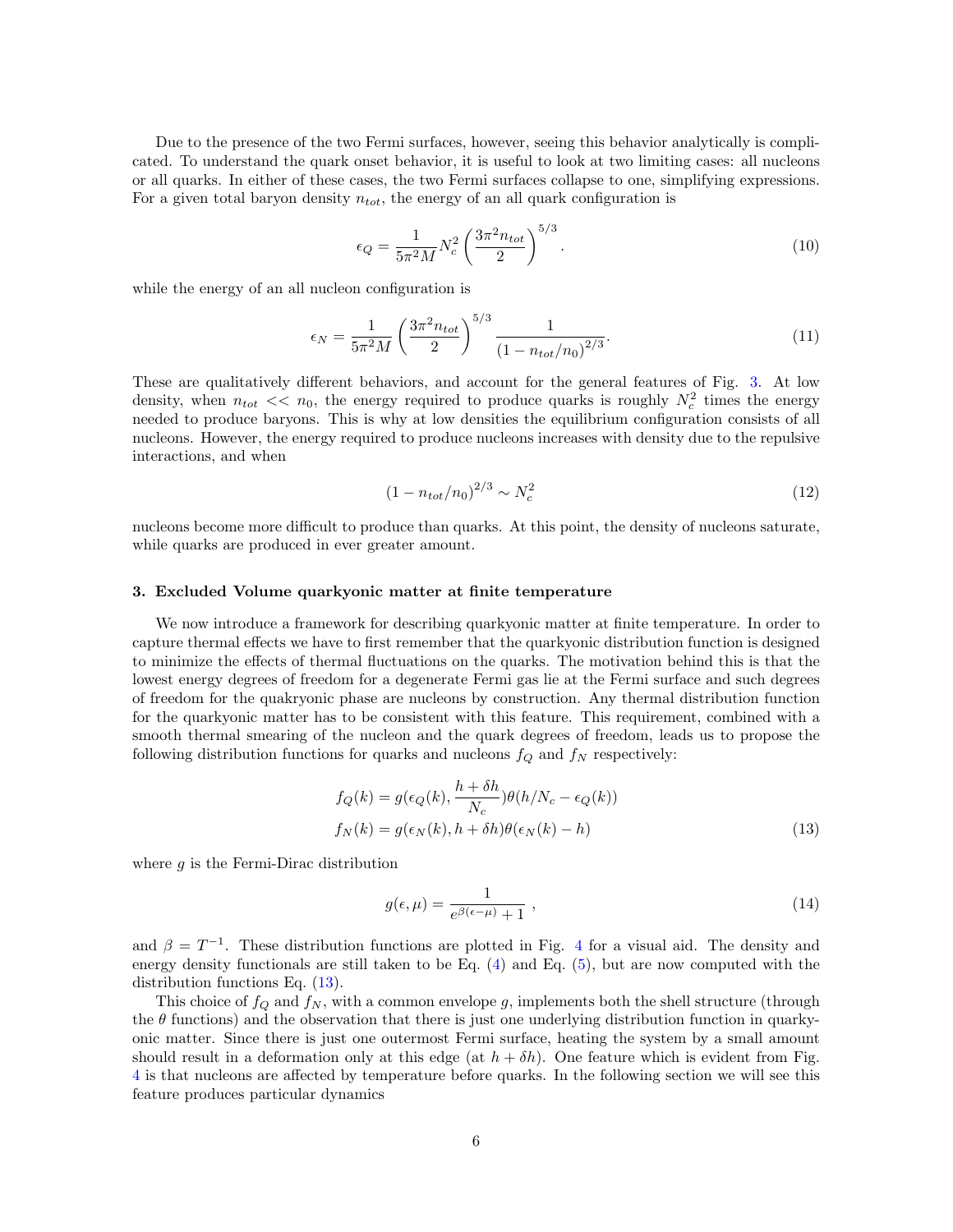<span id="page-6-1"></span>

Figure 4: Here we plot the distribution functions defined in Eq. [\(13\)](#page-5-1) as a function of energy. Support for the distribution function begins at M and persists until roughly  $h + \delta h$  where the Fermi surface is smeared out over a width of order T. The energy band  $M \leq \epsilon \leq h$  encodes the quark distribution, while the band  $h \leq \epsilon \leq h + \delta h$  encodes the nucleon distribution.

Entropy is a new ingredient entering the finite temperature theory. Just as internal energy func-tionals proposed in [\[7\]](#page-11-6) are needed at  $T = 0$ , entropy functionals are needed at  $T \neq 0$ . This is because at  $T \neq 0$  and fixed baryon density, it is the Helmholtz free energy, rather than the internal energy, which is minimized in equilibrium. Since the Helmholtz free energy density  $F$  is related to the energy density  $\epsilon$  by  $F = \epsilon - Ts$  (s is the entropy density and T is the temperature), a finite temperature description will require entropy functionals. We will denote the quark and nucleon contributions to the Helmholtz free energy density as  $F_Q$  and  $F_N$ , and the total Helmholtz free energy density as  $F_{tot}$ . We take the entropy functionals for quarks  $(s_Q)$  and nucleons  $(s_N)$  to be:

$$
s_Q = N_f N_c (2s+1) \int \frac{d^3k}{(2\pi)^3} \theta(h/N_c - \epsilon_Q(k)) \left[ \beta \xi_Q(k) f_Q(k) + \ln(1 + e^{-\beta \xi_Q(k)}) \right]
$$
  

$$
\frac{s_N}{1 - n_N/n_0} = N_f (2s+1) \int \frac{d^3k}{(2\pi)^3} \theta(\epsilon_N(k) - h) \left[ \beta \xi_N(k) f_N(k) + \ln(1 + e^{-\beta \xi_N(k)}) \right]
$$
(15)

where  $\xi_Q(k) = \epsilon_Q(k) - (h+\delta h)/N_c$  and  $\xi_N(k) = \epsilon_N(k) - (h+\delta h)$ . To understand this choice of  $s_Q$  and  $s_N$ , recall that the excluded volume model consists of  $N_c$  species of free quarks within the Fermi sea, on top of which is a Fermi shell of nucleons whose interactions are completely encoded by an excluded volume (i.e the nucleons are free within the excluded volume). Our aim is to implement precisely these observations. Given that the entropy density for a single species for free fermion is

<span id="page-6-2"></span>
$$
s = -\frac{1}{V} \frac{\partial F}{\partial T} = \int \frac{d^3k}{(2\pi)^3} \left[ \beta(\epsilon(k) - \mu) f(k) + \ln(1 + e^{-\beta(\epsilon(k) - \mu)}) \right],\tag{16}
$$

where  $f(k)$  is the Fermi-Dirac distribution, we see that the proposed  $s_Q$  and  $s_N$  describe the entropy of free fermions with the shell structure imposed. The remaining factors in  $s_Q$  and  $s_N$  account for powers of  $N_c$  and the fact that nucleons interact in an excluded volume.

#### <span id="page-6-0"></span>4. Results

In this section we use the framework proposed in the previous section to compute thermodynamic quantities. To achieve this we have to find, given a fixed total baryon density, the distribution functions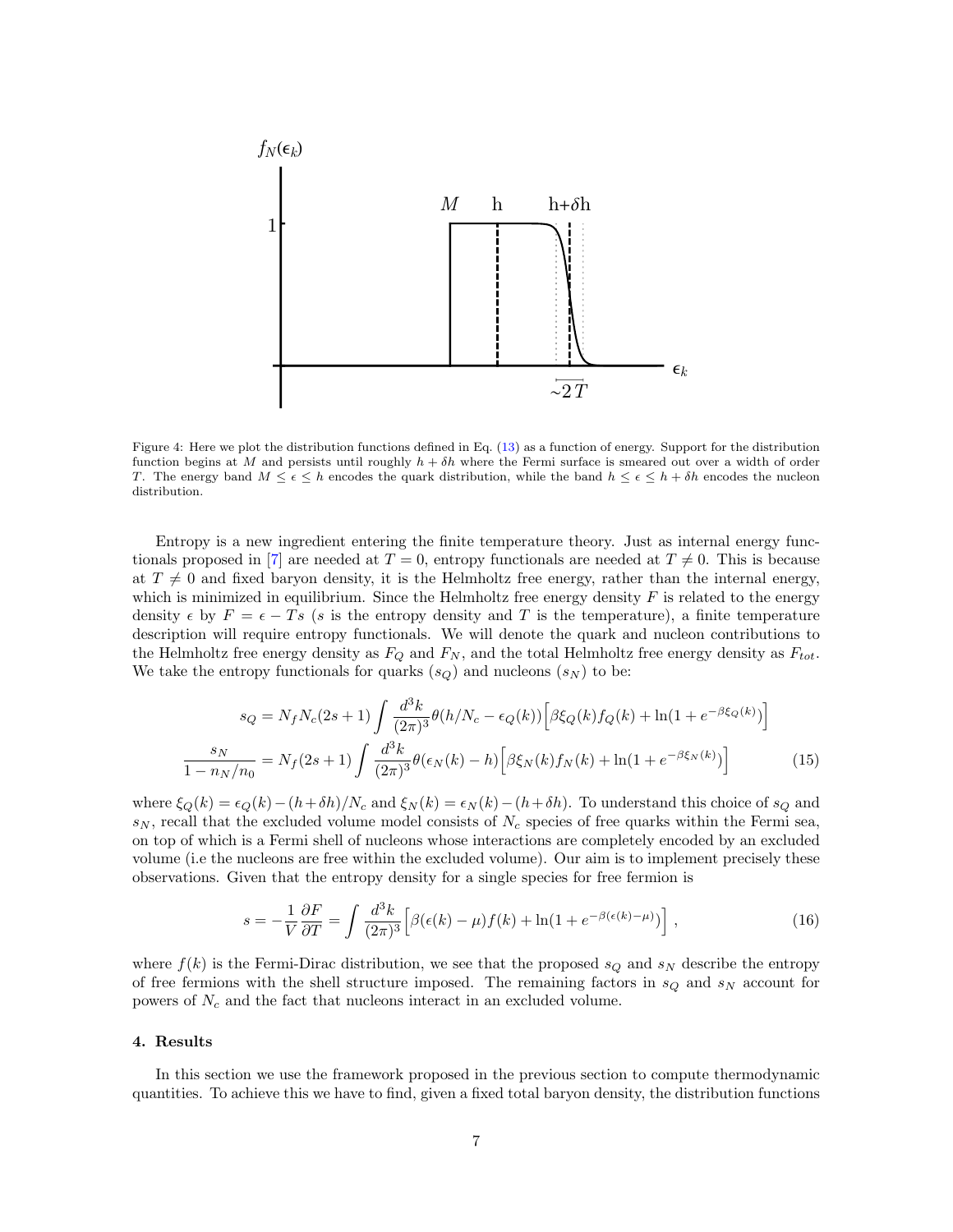$f_Q$  and  $f_N$  which minimize the Helmholtz free energy density. Once these functions are known, all thermodynamic quantities can be computed. To accomplish this goal, first a total density  $n_{tot}$  is chosen, and is partitioned into  $n_Q$  and  $n_N$  such that  $n_Q + n_N = n_{tot}$ . Next, the density functionals Eq. [\(4\)](#page-2-3) are inverted to produce h and  $\delta h$ . These parameters are then used to compute the energy and entropy densities  $(Eq. (5)$  $(Eq. (5)$  and  $Eq. (15)$  $Eq. (15)$ ). This procedure is repeated over all partitions. Minimizing the free energy density, the equilibrium values of h and  $\delta h$  (and hence the distribution functions) are obtained.

In order to demonstrate the utility of our model, we focus on the effect of temperature on quark production. In particular, we compute the onset baryon density of quarks as a function of temperature as well as the equilibrium quark fraction. We first employ a low-temperature expansion [\[26\]](#page-13-2), where the expansion parameter is  $\frac{T}{n_{\text{tot}}^{2/3}/M}$ , to understand thermal effects analytically. This expansion is useful to build an intuition for the numerical results that follow. The low temperature expansion, as will be explained, suggests that heating the system aids in quark production. Relative to the zero temperature case, heating the system reduces the onset baryon density by a small amount and raises the fraction of quarks present in equilibrium. We then elaborate upon these analytic arguments with exact numerical calculations.

Before we delve into the analytic calculation in the low temperature limit, it is important to emphasize that a generic quarkyonic configuration with a finite Fermi momentum for the quarks and finite nucleon shell width is cumbersome to analyze analytically even in the low temperature expansion. Therefore, to develop intuition we will analyze two configurations that are composed of only nucleons and of only quarks. We call these configurations "all-nucleon" and "all-quark" configurations. A similar exercise was conducted at zero temperature in [\[5\]](#page-11-4) in order to build intuition for the zero temperature analysis. The numerical results will of course take into account all possible configurations.

To understand the thermal properties of all-quark and all-nucleon configurations in a low temperature expansion, we first write their density, energy density and the entropy functionals in terms of their Fermi energies. For an all quark configuration, the nucleon shell width is  $\delta h = 0$  since there are no nucleons in the system, and the Fermi sphere is produced entirely by the quark Fermi energy h. Similarly, for an all nucleon configuration, the quark Fermi energy  $h = 0$  and the Fermi sphere is produced entirely by the nucleon Fermi shell  $\delta h$ . To implement the low temperature expansion we will expand in the parameters  $T/h$  and  $T/\delta h$ . Note that, the expansion parameter  $T/\delta h$  and  $T/h$  are both equivalent to an expansion in  $\frac{T}{n_{tot}^{2/3}/M}$ . This is because in an all nucleon or an all quark configuration,

the Fermi energies are proportional to  $n_{tot}^{2/3}/M$ . Retaining terms only up to the first nontrivial order in the expansion parameter, the density, and the energy density and the entropy density for an all-nucleon configuration can be written as

<span id="page-7-0"></span>
$$
\frac{n_N}{1 - n_N/n_0} = (2s + 1)N_f \frac{(2M\delta h)^{3/2}}{6\pi^2} \left[ 1 + \frac{\pi^2}{8} \left( \frac{T}{\delta h} \right)^2 \right]
$$

$$
\frac{\epsilon_N}{1 - n_N/n_0} = (2s + 1)N_f \delta h \frac{(2M\delta h)^{3/2}}{10\pi^2} \left[ 1 + \frac{5\pi^2}{8} \left( \frac{T}{\delta h} \right)^2 \right]
$$

$$
\frac{s_N}{1 - n_N/n_0} = (2s + 1)N_f \frac{(2M\delta h)^{3/2}}{12} \left( \frac{T}{\delta h} \right) .
$$
(17)

In order to do the same for quarks in a concise way, we will define the variable  $h' \equiv \frac{h-M}{N_c}$ . We can then write the corresponding quantities for the all-quarks configuration in the low temperature expansion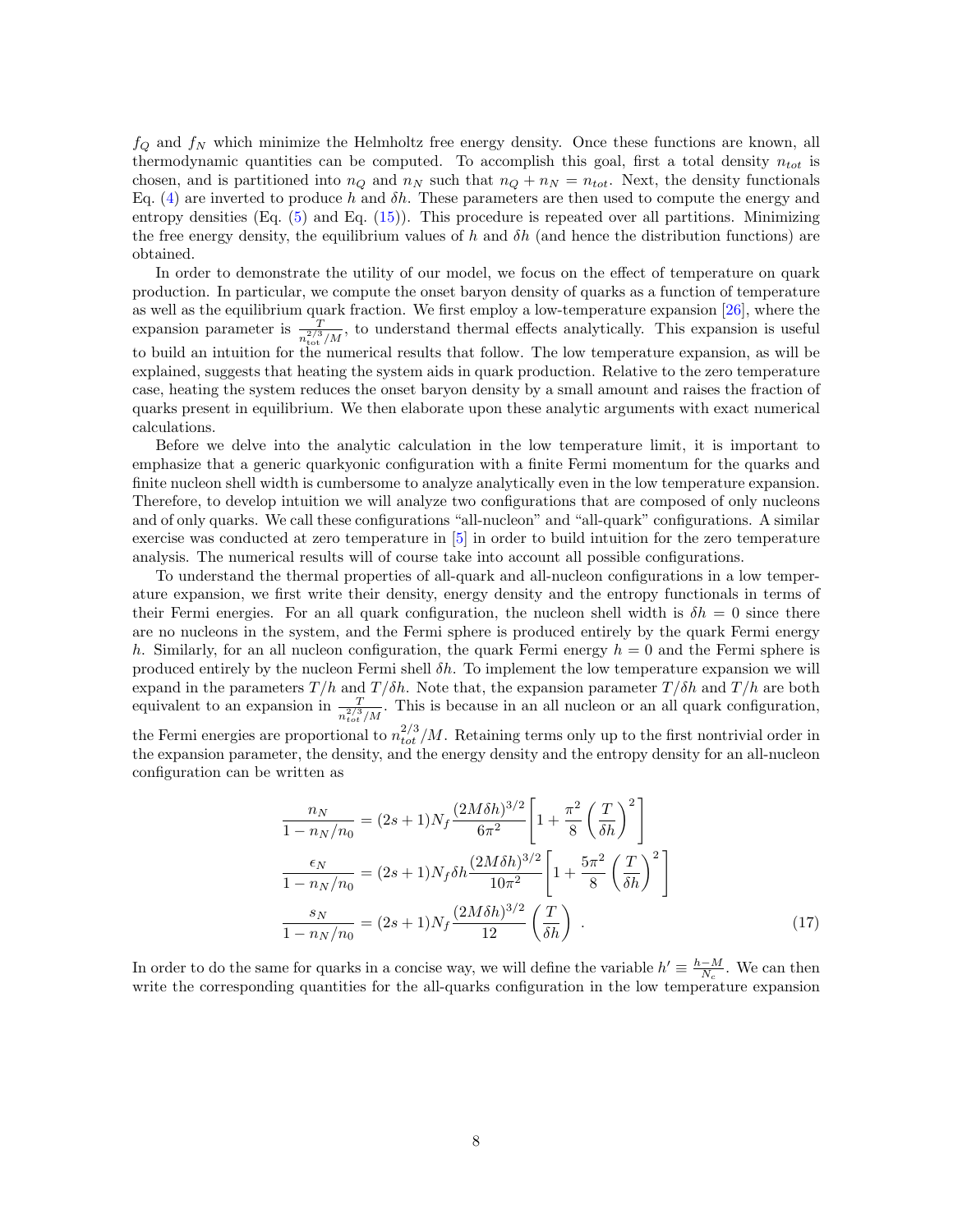as:

<span id="page-8-1"></span>
$$
n_Q = (2s+1)N_f \frac{(2mh')^{3/2}}{6\pi^2} \left[ 1 + \frac{\pi^2}{8} \left( \frac{T}{h'} \right)^2 \right]
$$
  
\n
$$
\epsilon_Q = (2s+1)N_f N_c h' \frac{(2mh')^{3/2}}{10\pi^2} \left[ 1 + \frac{5\pi^2}{8} \left( \frac{T}{h'} \right)^2 \right]
$$
  
\n
$$
s_Q = (2s+1)N_f N_c \frac{(2mh')^{3/2}}{12} \left( \frac{T}{h'} \right) .
$$
\n(18)

We use  $n_N$  and  $n_Q$  to denote the nucleon and quark densities, keeping in mind that we are interested in comparing the free energies of an all quark and an all nucleon configuration; at the end of the calculation we set  $n_N = n_Q = n_{tot}$ . Our goal is to write the Helmholtz energy density for both configurations as a function of the temperature and the total baryon density. As in the zero temperature case, without loss of generality we drop the rest mass contribution from both the quark and nucleon energy densities. A comparison of the temperature dependence of the energy densities for these two configurations will then reveal whether quarks are favored or disfavored as the temperature is raised. In order to express the energy density as a function of temperature and total baryon density, we invert the equations for  $n_Q$  and  $n_N$  to write the Fermi energies h' and  $\delta h$  for the two configurations as a function of  $n_Q$  and  $n<sub>N</sub>$  respectively. Again, we work up to the leading temperature correction. To lowest order, the Fermi energies read

<span id="page-8-0"></span>
$$
\delta h(T)/\delta h(0) = 1 - \frac{\pi^2}{12} \left(\frac{T}{\delta h(0)}\right)^2
$$

$$
h'(T)/h'(0) = 1 - \frac{\pi^2}{12} \left(\frac{T}{h'(0)}\right)^2
$$
(19)

where  $\delta h(0) = \frac{1}{2M} \left( \frac{6\pi^2 n_N/(1-n_N/n_0)}{N_f(2s+1)} \right)^{2/3}$  and  $h'(0) = \frac{1}{2m} \left( \frac{6\pi^2 n_Q}{N_f(2s+1)} \right)^{2/3}$  are the standard zero temperature Fermi energies of free fermions. Substituting the expressions for  $\delta h$  and  $h'$  from Eq. [\(19\)](#page-8-0) in the expressions for the entropy and energy densities in Eq. [\(17\)](#page-7-0) and Eq. [\(18\)](#page-8-1) one finds

$$
s_N = (1 - n_N/n_0)^{2/3} Mn_N^{1/3} T \left(\frac{(2s+1)\pi N_f}{6}\right)^{2/3}
$$
  
\n
$$
s_Q = mN_c n_Q^{1/3} T \left(\frac{(2s+1)\pi N_f}{6}\right)^{2/3}
$$
\n(20)

and

$$
\epsilon_N = \left(\frac{3}{5}\delta h(0)n_N\right)\left[1 + \frac{5}{3\pi^2} \left(\frac{(2s+1)\pi N_f}{6}\right)^{2/3} \frac{M^2 T^2}{(n_N/(1-n_N/n_0))^{4/3}}\right]
$$
  
\n
$$
\epsilon_Q = \left(\frac{3}{5}N_c h'(0)n_Q\right)\left[1 + \frac{5}{3\pi^2} \left(\frac{(2s+1)\pi N_f}{6}\right)^{2/3} \frac{M^2 T^2}{n_Q^4}\right].
$$
\n(21)

Combing the energy and entropy we can write down expressions for the Helmholtz free energy for the all-nucleon and all-quark configurations at temperature T, denoted as  $F<sub>N</sub>(T)$  and  $F<sub>O</sub>(T)$  respectively. The change in the free energy for an all nucleon configuration due to the introduction of a temperature is

$$
F_N(T) - F_N(0) = -\frac{1}{2} \left( 1 - \frac{n_N}{n_0} \right)^{2/3} Mn_N^{1/3} T^2 \left( \frac{(2s+1)\pi N_f}{6} \right)^{2/3}
$$
(22)

while the change in free energy for an all quark configuration is

$$
F_Q(T) - F_Q(0) = -\frac{1}{2} M n_Q^{1/3} T^2 \left( \frac{(2s+1)\pi N_f}{6} \right)^{2/3} . \tag{23}
$$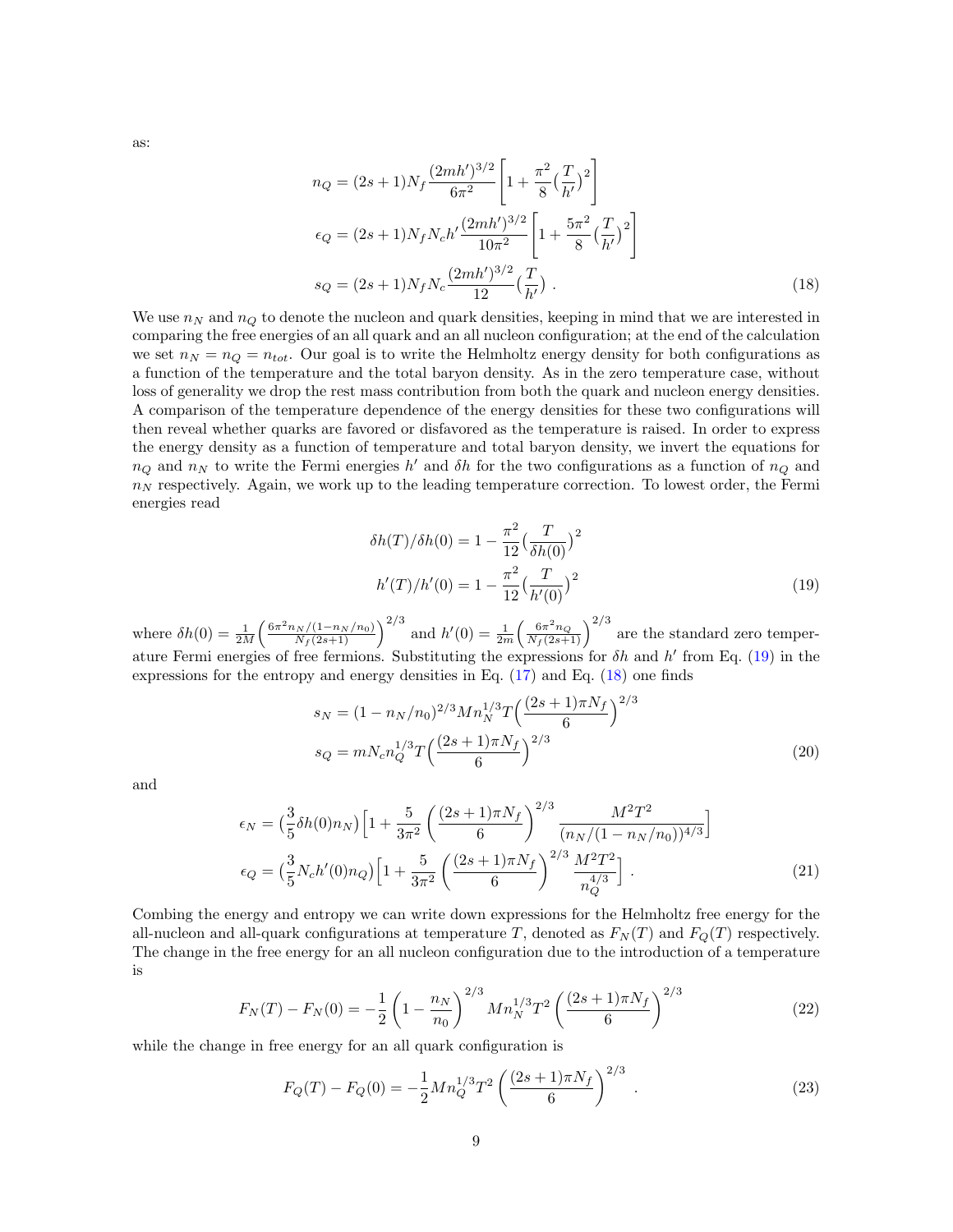<span id="page-9-0"></span>

Figure 5: Displayed are typical curves used in the minimization procedure. Here we have taken  $n_0 = 2.5n_{sat}$ ,  $T = 50$ MeV and  $n_{tot} = 2.2n_{sat}$ . The left panel shows the internal energy and free energy densities as a function of quark fraction, while the right panel shows the individual and total entropies where  $s_N$  is the nucleon contribution to the total entropy and  $s_Q$  is the quark contribution to the total entropy. The effect of entropy is to shift the minimum of the free energy from zero.

Now setting  $n_N = n_Q = n_{\text{tot}}$ , the meaning of these free energy shifts becomes clear. The ratio of (the changes in) the free energy for the two configurations is

$$
\frac{F_Q(T) - F_Q(0)}{F_N(T) - F_N(0)} = \frac{1}{(1 - n_{\text{tot}}/n_0)^{2/3}}.
$$
\n(24)

This makes it clear that both configurations decrease in free energy as the temperature is increased, however the all-quark configuration decreases in energy faster than the all-nucleons configuration. Therefore, while the two distribution functions considered correspond to the limiting configurations, it is reasonable to conclude that more quarks will be produced at finite temperature than at zero temperature. This expectation is validated by our numerical calculations.

We now present our numerical results. In all that follows we take  $N_c = 3$ ,  $M = 938$  MeV,  $N_f = 2$ and  $s = 1/2$ . To begin, Fig. [5](#page-9-0) illustrates a typical minimization procedure. Here the hard core density is set to  $2.5n_{sat}$ ,  $T = 50$  MeV and  $n_{tot} = 2.2n_{sat}$ . In the left panel we plot the internal energy and the free energy density as a function of the quark fraction which shows that, while the energy density  $\epsilon_{tot}$ has a minimum at zero quark fraction, the total free energy density  $F_{tot}$  does not. This shift is due to entropy, shown on the right. As expected from the behavior of free particles, the entropy of quarks increases monotonically with quark fraction. This is not the case with nucleons, where the maximum entropy occurs at a quark fraction of  $\sim 30\%$ . This non-trivial behavior is due to the competition between increasing density and the excluded volume factor  $(1 - n<sub>N</sub>/n<sub>0</sub>)$ .

Next, in Fig. [6](#page-10-1) we plot the quark fraction for a range of thermodynamic conditions. In particular, we choose temperatures and densities expected in neutron star mergers [\[17\]](#page-12-7), and once again the hard core density is taken to be  $n_0 = 2.5n_{sat}$ . Several features of the excluded volume model can be gleaned from Fig. [6.](#page-10-1) First, as expected from the low temperature expansion, quarks appear at lower density and in greater amount as the temperature is raised. Second, the onset density changes by only  $\sim 2\%$ over the temperature range examined. This robustness of the onset density, while perhaps surprising, can be simply understood: quarks, residing within the shell of nucleons, are largely protected from the effects of temperature. Indeed, at the onset density the distribution function is nearly an all-nucleon configuration, and large temperatures are required to deform the Fermi surface enough to affect the quarks. For such a configuration, the factor  $(1 - n/n_0)^{-1/3} \sim N_c$  near the onset density, so the free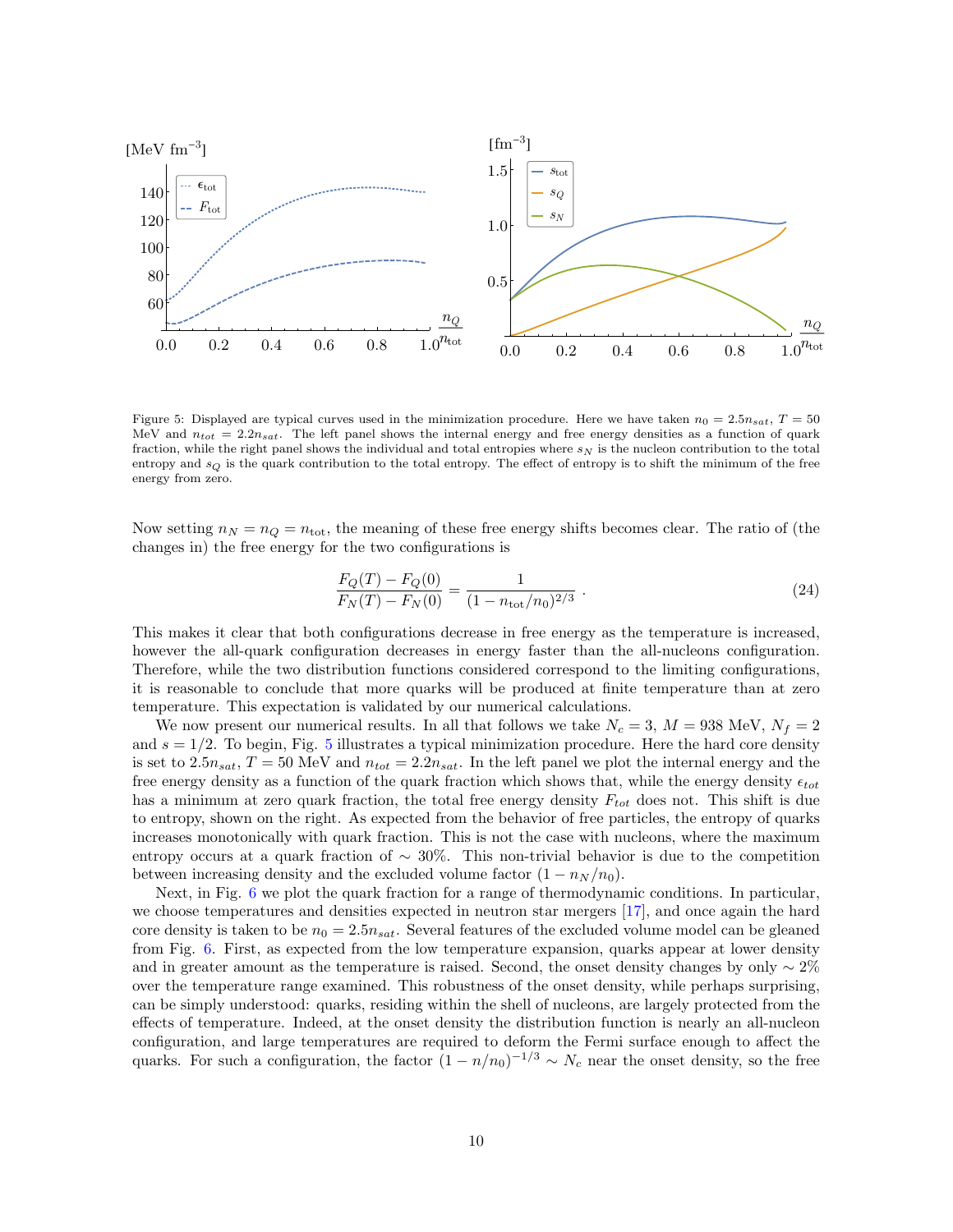<span id="page-10-1"></span>

Figure 6: Left: Here we plot the quark fraction  $n_Q/n_{tot}$  as a function of total density for a range temperatures found in neutron star mergers. The vertical dashed line indicates the hard core density. It can be seen that, as the temperature is increased, quarks are produced in greater amount. Right: Plotted is the quark content of the excluded volume model in the temperature density plane with a hard core density of  $2.5n_{sat}$ . The onset density is largely insensitive to temperature decreasing slightly with increasing temperature under neutron star merger conditions.

energy shifts by an amount

<span id="page-10-2"></span>
$$
\frac{F_N(T) - F_N(0)}{F_N(0)} = \frac{10}{9} \left(\frac{2}{3\pi^2}\right)^{1/3} \left(\frac{MT}{n^{2/3}} \frac{1}{N_c^2}\right)^2 \tag{25}
$$

at temperature is T. At  $T = 50$  MeV and  $n = 2.5n_{sat}$ ,  $(F_N(T) - F_N(0))/F_N(0) \sim 3\%$ , which is close to the exact shift of  $\sim 2\%$  seen in the onset density. Interestingly, the estimate Eq. [\(25\)](#page-10-2) reveals that  $N_c$  factors are what cause the system be insensitive to temperature. Indeed, dimensional analysis alone would dictate that any thermal correction is set by the parameter  $\sim \left(MT/n_{tot}^{2/3}\right)^2$ , which is well beyond  $\mathcal{O}(1)$  when  $T = 50$  MeV.

In the right panel of Fig. [6,](#page-10-1) we demarcate the quark content in various regions in the of the temperature/density plane. Within the model, we conclude that the effect of temperature is to slightly decrease the onset density relative to the zero temperature case. Whether this prediction of the excluded volume model extends to reality is not known, and must be checked with more detailed modeling of the nuclear micro-physics. Finally, varying the single parameter of this model, the hard core density, we find that the quark onset density remains well approximated by the simple relation  $n_{onset} = 0.863n_0$  obtained in [\[7\]](#page-11-6), correct to 5%, for temperatures between 0 MeV  $\leq T \leq 50$  MeV.

### <span id="page-10-0"></span>5. Conclusion

In this paper we built a framework which can be used to compute thermal properties of quarkyonic matter within the excluded volume model. To do so, we introduced finite temperature distribution functions and entropy functionals motivated by the momentum-space shell structure of [\[5,](#page-11-4) [7\]](#page-11-6). Due to entropy, we find that the quark onset happens at lower densities at finite temperature than at zero temperature. Additionally, for a fixed density, we find that the amount of quarks produced increases as a function of temperature. If a nuclear to quark matter transformation behaves as suggested by this model, it would imply that relatively hot environments such as neutron stars mergers are more likely to carry signatures of quark matter than zero temperature environments. However, the thermal effects on the quark onset density is relatively small compared to what a naive dimensional estimate would suggest. It will be important to analyze the effect of temperature on other observables within this model to evaluate the full extent of thermal effects on quarkyonic matter.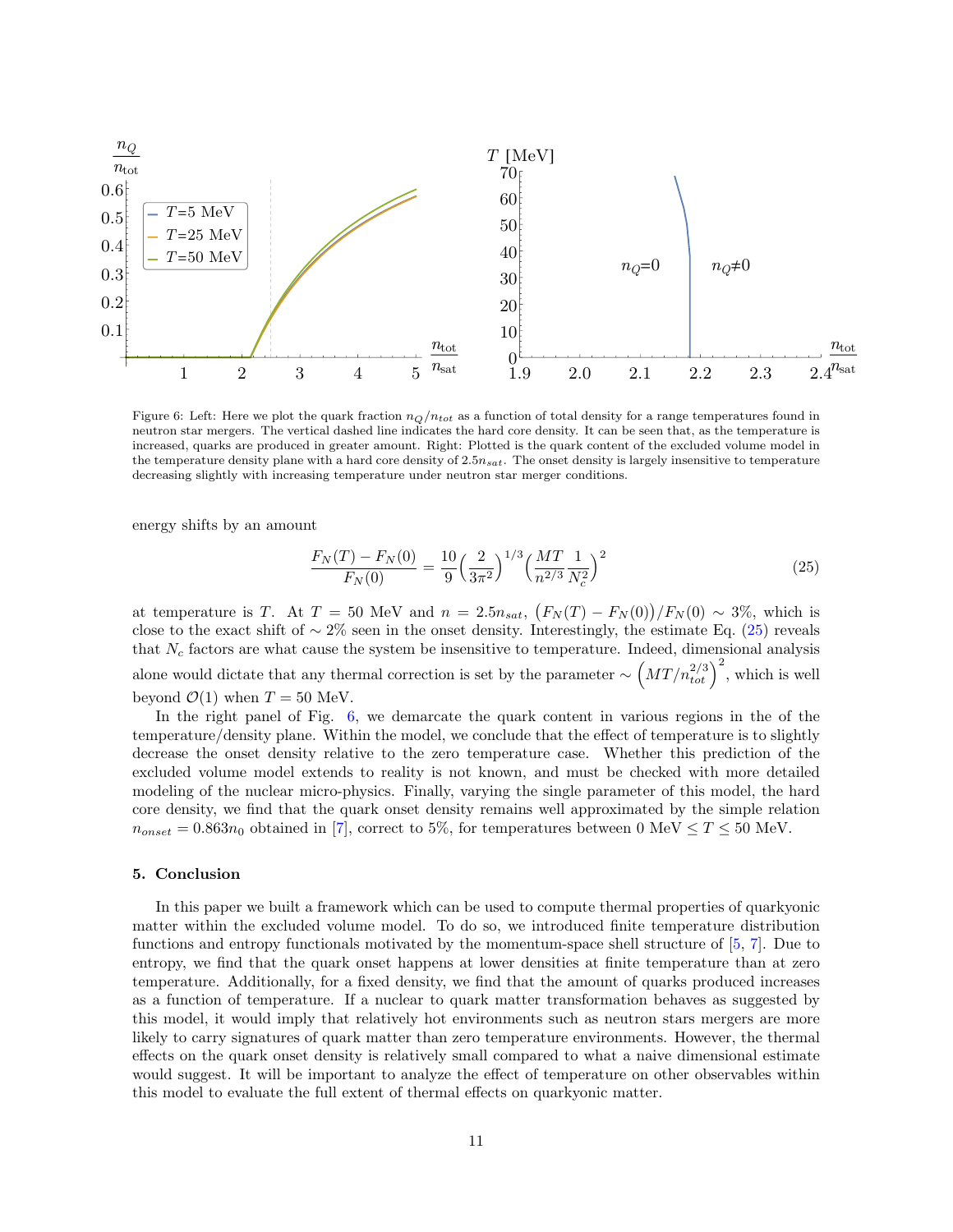It is also interesting to explore whether the excluded volume model for quarkyonic matter can be extended to include more realistic nuclear interactions at low density. A finite temperature analysis of such a model would be very useful in understanding whether thermal effects on the onset density depend on nuclear interactions within the scope of an excluded volume paradigm. We conclude by noting that, with finite temperature distribution functions and a complete set of thermodynamic functionals in hand, it is possible to compute in the excluded volume model a number of observables relevant to nuclear astrophysics. For example, the finite temperature equation of state as well as the speed of sound of quarkyonic matter can be computed. It may also be useful to compute mass-radius relations of neutron stars in the excluded volume model to compare with the constraints of [\[8,](#page-11-7) [27\]](#page-13-3), where a peak in the sound velocity between  $2 - 3n_{sat}$  is favored. Finally, using finite-temperature distribution functions extracted from the excluded volume model, neutrino scattering rates through hot, dense merger matter may be computed.

### 6. Acknowledgements

N.C.W. is grateful to Sanjay Reddy and Larry McLerran for their constructive comments. The work of N.C.W. was supported by U.S. DOE under Grant No. DE-FG02-00ER41132. The work of S.S. was supported by Iowa State University Startup funds.

#### References

- <span id="page-11-0"></span>[1] L. McLerran, R. D. Pisarski, Phases of cold, dense quarks at large N(c), Nucl. Phys. A796 (2007) 83–100. [arXiv:0706.2191](http://arxiv.org/abs/0706.2191), [doi:10.1016/j.nuclphysa.2007.08.013](https://doi.org/10.1016/j.nuclphysa.2007.08.013).
- <span id="page-11-1"></span>[2] T. Kojo, Y. Hidaka, L. McLerran, R. D. Pisarski, Quarkyonic Chiral Spirals, Nucl. Phys. A843 (2010) 37–58. [arXiv:0912.3800](http://arxiv.org/abs/0912.3800), [doi:10.1016/j.nuclphysa.2010.05.053](https://doi.org/10.1016/j.nuclphysa.2010.05.053).
- <span id="page-11-2"></span>[3] E. R. Most, L. J. Papenfort, V. Dexheimer, M. Hanauske, S. Schramm, H. Stöcker, L. Rezzolla, [Signatures of quark-hadron phase transitions in general-relativistic neutron-star mergers,](https://link.aps.org/doi/10.1103/PhysRevLett.122.061101) Phys. Rev. Lett. 122 (2019) 061101. doi:10.1103/PhysRevLett. 122.061101. URL <https://link.aps.org/doi/10.1103/PhysRevLett.122.061101>
- <span id="page-11-3"></span>[4] R. Oechslin, K. Uryu, G. S. Poghosyan, F. K. Thielemann, The Influence of quark matter at high densities on binary neutron star mergers, Mon. Not. Roy. Astron. Soc. 349 (2004) 1469. [arXiv:astro-ph/0401083](http://arxiv.org/abs/astro-ph/0401083), [doi:10.1111/j.1365-2966.2004.07621.x](https://doi.org/10.1111/j.1365-2966.2004.07621.x).
- <span id="page-11-4"></span>[5] L. McLerran, S. Reddy, Quarkyonic Matter and Neutron Stars, Phys. Rev. Lett. 122 (12) (2019) 122701. [arXiv:1811.12503](http://arxiv.org/abs/1811.12503), [doi:10.1103/PhysRevLett.122.122701](https://doi.org/10.1103/PhysRevLett.122.122701).
- <span id="page-11-5"></span>[6] K. Fukushima, T. Kojo, The Quarkyonic Star, Astrophys. J. 817 (2) (2016) 180. [arXiv:1509.](http://arxiv.org/abs/1509.00356) [00356](http://arxiv.org/abs/1509.00356), [doi:10.3847/0004-637X/817/2/180](https://doi.org/10.3847/0004-637X/817/2/180).
- <span id="page-11-6"></span>[7] K. S. Jeong, L. McLerran, S. Sen, Dynamical Derivation of the Momentum Space Shell Structure for Quarkyonic Matter (2019). [arXiv:1908.04799](http://arxiv.org/abs/1908.04799).
- <span id="page-11-7"></span>[8] I. Tews, J. Carlson, S. Gandolfi, S. Reddy, [Constraining the speed of sound inside neutron stars](https://doi.org/10.3847%2F1538-4357%2Faac267) [with chiral effective field theory interactions and observations,](https://doi.org/10.3847%2F1538-4357%2Faac267) The Astrophysical Journal 860 (2) (2018) 149. [doi:10.3847/1538-4357/aac267](https://doi.org/10.3847/1538-4357/aac267). URL <https://doi.org/10.3847%2F1538-4357%2Faac267>
- <span id="page-11-8"></span>[9] K. A. Bugaev, et al., Hard-core Radius of Nucleons within the Induced Surface Tension Approach, Universe 5 (2) (2019) 63. [arXiv:1810.00486](http://arxiv.org/abs/1810.00486), [doi:10.3390/universe5020063](https://doi.org/10.3390/universe5020063).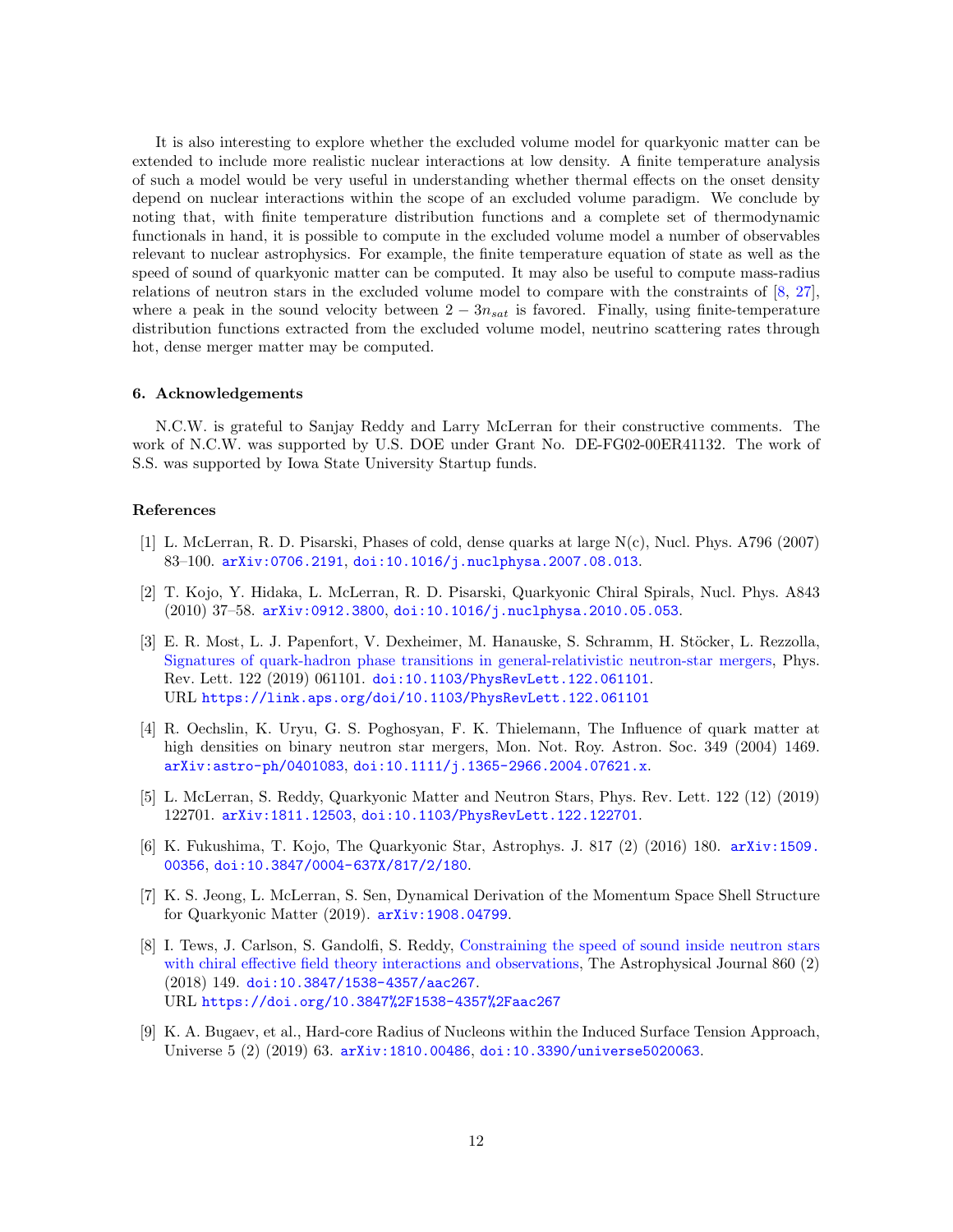- <span id="page-12-0"></span>[10] D. Blaschke, H. Grigorian, G. Röpke, Chirally improved quark Pauli blocking in nuclear matter and applications to quark deconfinement in neutron stars, Particles 3 (2) (2020) 477–499.  $arXiv$ : [2005.10218](http://arxiv.org/abs/2005.10218), [doi:10.3390/particles3020033](https://doi.org/10.3390/particles3020033).
- <span id="page-12-1"></span>[11] K. Bugaev, et al., Second virial coefficients of light nuclear clusters and their chemical freeze-out in nuclear collisions (5 2020). [arXiv:2005.01555](http://arxiv.org/abs/2005.01555).
- <span id="page-12-2"></span>[12] V. Vovchenko, A. Motornenko, M. I. Gorenstein, H. Stoecker, Beth-Uhlenbeck approach for repulsive interactions between baryons in a hadron gas, Phys. Rev. C 97 (3) (2018) 035202. [arXiv:1710.00693](http://arxiv.org/abs/1710.00693), [doi:10.1103/PhysRevC.97.035202](https://doi.org/10.1103/PhysRevC.97.035202).
- <span id="page-12-3"></span>[13] T. Hatsuda, M. Tachibana, N. Yamamoto, G. Baym, [New critical point induced by the axial](http://dx.doi.org/10.1103/PhysRevLett.97.122001) [anomaly in dense qcd,](http://dx.doi.org/10.1103/PhysRevLett.97.122001) Physical Review Letters 97 (12) (Sep 2006). [doi:10.1103/physrevlett.](https://doi.org/10.1103/physrevlett.97.122001) [97.122001](https://doi.org/10.1103/physrevlett.97.122001). URL <http://dx.doi.org/10.1103/PhysRevLett.97.122001>
- <span id="page-12-4"></span>[14] K. Chatziioannou, S. Han, Studying strong phase transitions in neutron stars with gravitational waves (2019). [arXiv:1911.07091](http://arxiv.org/abs/1911.07091).
- <span id="page-12-5"></span>[15] A. Bauswein, N.-U. F. Bastian, D. B. Blaschke, K. Chatziioannou, J. A. Clark, T. Fischer, M. Oertel, Identifying a first-order phase transition in neutron star mergers through gravitational waves, Phys. Rev. Lett. 122 (6) (2019) 061102. [arXiv:1809.01116](http://arxiv.org/abs/1809.01116), [doi:10.1103/PhysRevLett.122.](https://doi.org/10.1103/PhysRevLett.122.061102) [061102](https://doi.org/10.1103/PhysRevLett.122.061102).
- <span id="page-12-6"></span>[16] P. M. Chesler, N. Jokela, A. Loeb, A. Vuorinen, [Finite-temperature equations of state for neutron](https://link.aps.org/doi/10.1103/PhysRevD.100.066027) [star mergers,](https://link.aps.org/doi/10.1103/PhysRevD.100.066027) Phys. Rev. D 100 (2019) 066027. [doi:10.1103/PhysRevD.100.066027](https://doi.org/10.1103/PhysRevD.100.066027). URL <https://link.aps.org/doi/10.1103/PhysRevD.100.066027>
- <span id="page-12-7"></span>[17] A. Perego, S. Bernuzzi, D. Radice, [Thermodynamics conditions of matter in neutron star mergers,](https://doi.org/10.1140/epja/i2019-12810-7) The European Physical Journal A 55 (8) (2019) 124. [doi:10.1140/epja/i2019-12810-7](https://doi.org/10.1140/epja/i2019-12810-7). URL <https://doi.org/10.1140/epja/i2019-12810-7>
- <span id="page-12-8"></span>[18] K. Schmidt, S. Fantoni, [A quantum monte carlo method for nucleon systems,](http://www.sciencedirect.com/science/article/pii/S0370269398015226) Physics Letters B 446 (2) (1999) 99 – 103. [doi:https://doi.org/10.1016/S0370-2693\(98\)01522-6](https://doi.org/https://doi.org/10.1016/S0370-2693(98)01522-6). URL <http://www.sciencedirect.com/science/article/pii/S0370269398015226>
- <span id="page-12-9"></span>[19] D. Lonardoni, S. Gandolfi, J. E. Lynn, C. Petrie, J. Carlson, K. E. Schmidt, A. Schwenk, [Aux](https://link.aps.org/doi/10.1103/PhysRevC.97.044318)[iliary field diffusion monte carlo calculations of light and medium-mass nuclei with local chiral](https://link.aps.org/doi/10.1103/PhysRevC.97.044318) [interactions,](https://link.aps.org/doi/10.1103/PhysRevC.97.044318) Phys. Rev. C 97 (2018) 044318. [doi:10.1103/PhysRevC.97.044318](https://doi.org/10.1103/PhysRevC.97.044318). URL <https://link.aps.org/doi/10.1103/PhysRevC.97.044318>
- <span id="page-12-10"></span>[20] J. Carlson, S. Gandolfi, F. Pederiva, S. C. Pieper, R. Schiavilla, K. E. Schmidt, R. B. Wiringa, [Quantum monte carlo methods for nuclear physics,](https://link.aps.org/doi/10.1103/RevModPhys.87.1067) Rev. Mod. Phys. 87 (2015) 1067–1118. [doi:](https://doi.org/10.1103/RevModPhys.87.1067) [10.1103/RevModPhys.87.1067](https://doi.org/10.1103/RevModPhys.87.1067). URL <https://link.aps.org/doi/10.1103/RevModPhys.87.1067>
- <span id="page-12-11"></span>[21] P. de Forcrand, Simulating QCD at finite density, PoS LAT2009 (2009) 010. [arXiv:1005.0539](http://arxiv.org/abs/1005.0539), [doi:10.22323/1.091.0010](https://doi.org/10.22323/1.091.0010).
- <span id="page-12-12"></span>[22] V. G. J. Stoks, R. A. M. Klomp, M. C. M. Rentmeester, J. J. de Swart, Partial-Wave Analysis of All Nucleon-Nucleon Scattering Data Below 350 MeV, Phys. Rev. C 48 (1993) 792–815. [doi:](https://doi.org/10.1103/PhysRevC.48.792) [10.1103/PhysRevC.48.792](https://doi.org/10.1103/PhysRevC.48.792).
- <span id="page-12-13"></span>[23] E. Epelbaum, H.-W. Hammer, U.-G. Meissner, Modern Theory of Nuclear Forces, Rev. Mod. Phys. 81 (2009) 1773–1825. [arXiv:0811.1338](http://arxiv.org/abs/0811.1338), [doi:10.1103/RevModPhys.81.1773](https://doi.org/10.1103/RevModPhys.81.1773).